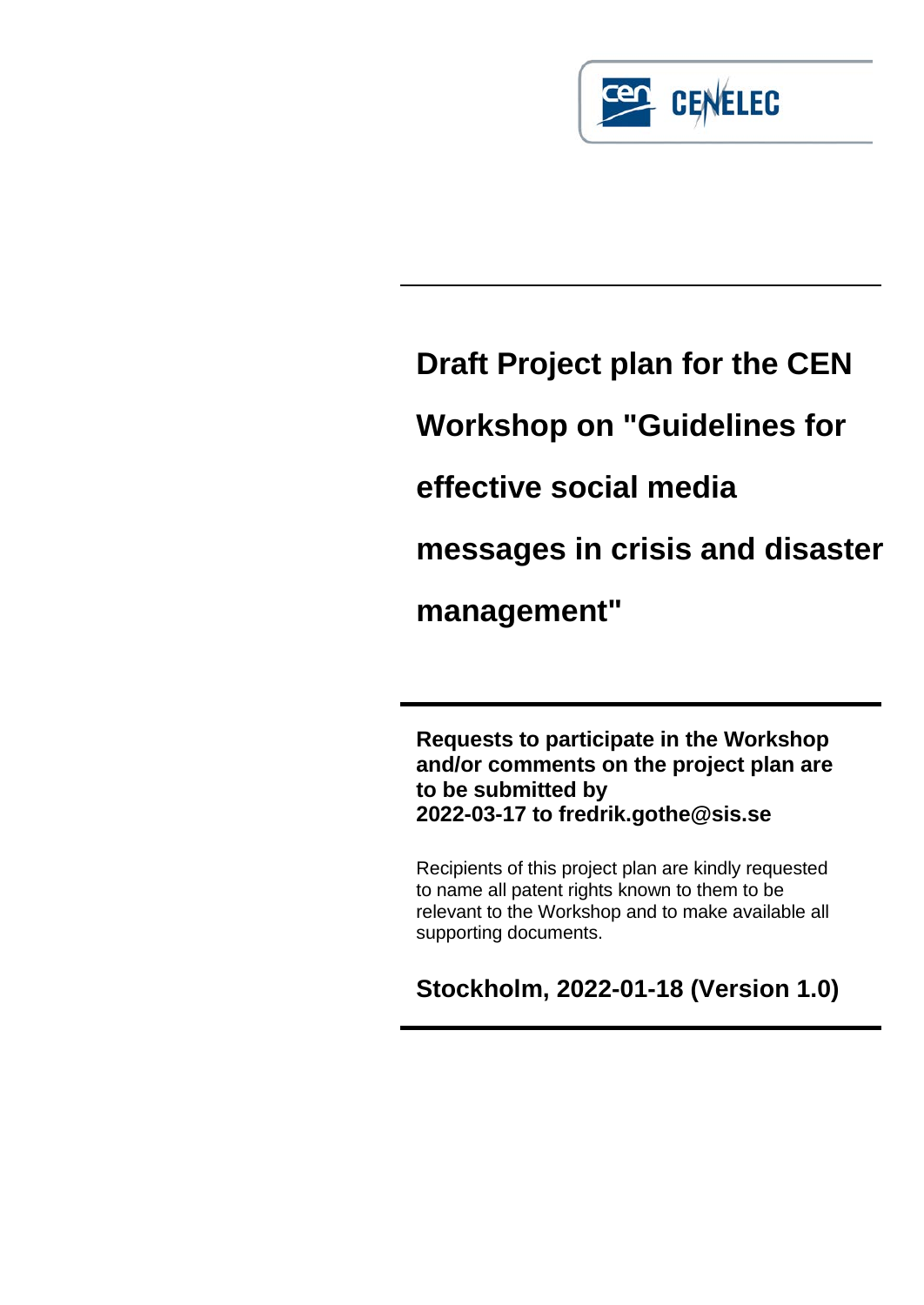## **Content**

| $\mathbf 1$                                  |  |
|----------------------------------------------|--|
| $\overline{2}$<br>2.1<br>2.2<br>2.3<br>2.4   |  |
| $\mathbf{3}$<br>3.1<br>3.2<br>3.3            |  |
| $\overline{\mathbf{4}}$<br>4.1<br>4.2<br>4.3 |  |
| 5                                            |  |
| 6<br>6.1<br>6.2<br>6.3                       |  |
| $\overline{7}$                               |  |
| 8                                            |  |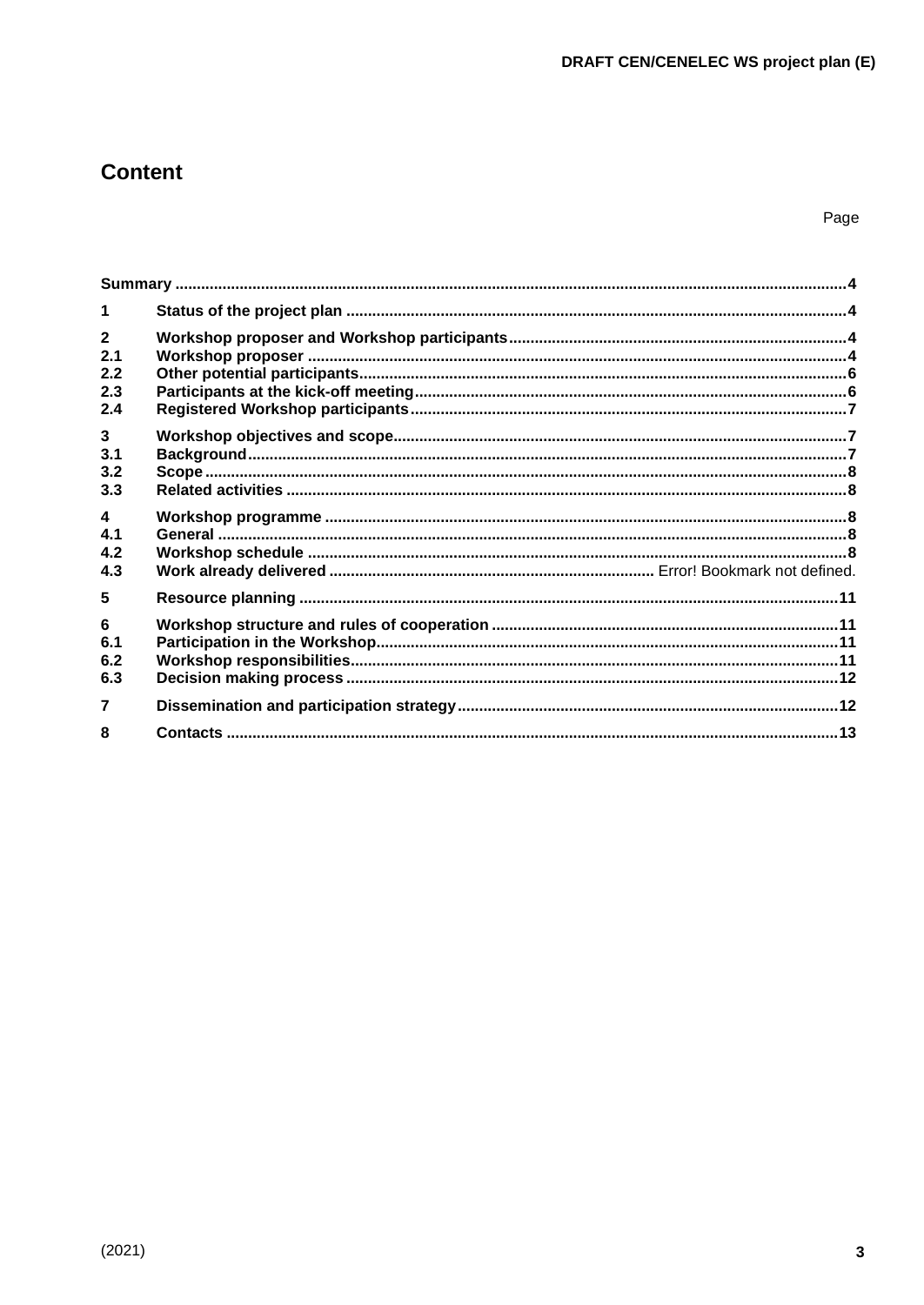## <span id="page-2-0"></span>**Summary**

This standardization initiative aims to develop a document that will provide a set of recommendations for the content, design and formulation of social media early warnings in crisis and disaster management towards the public. To date there are no standards for designing and framing consistent and uniform warning messages through social media channels. There is a need to harmonise the way online warning messages are presented to the public because different online media can present warnings in different ways. That means that people could receive inconsistent presentations of warnings for the same event. The planned CEN Workshop Agreement (CWA) is intended to provide practical guidance on how to construct effective warning messages by considering the specific features of the social media channels and ICT interfaces and how to improve the public understanding of the warning messages. Moreover, this workshop aims to address new aspects related to the graphical presentation of the warning messages to complement the textual part and give guidance on how to ensure consistency when using a multi-channel approach. Developing common guidelines across the EU is thus essential for facilitating crossborder collaboration and ensuring an effective and consistent communication towards the public during an emergency.

## <span id="page-2-1"></span>**1 Status of the project plan**

**Draft project plan** for public commenting (Version 1.0)

This draft project plan is intended to inform the public of a new Workshop. Any interested party can take part in this Workshop and/or comment on this draft project plan. Please send any requests to participate or comments by e-mail to **[fredrik.gothe@sis.se](mailto:fredrik.gothe@sis.se)** or **annika.almqvist@sis.se**.

All those who have applied for participation or have commented on the project plan by the deadline will be invited to the kick-off meeting of the Workshop on **2022-03-21**.

**Approved project plan** for CWA development adopted at the kick-off meeting of the Workshop on **2022-03-21** (Version **1.0**)

## <span id="page-2-2"></span>**2 Workshop proposer and Workshop participants**

#### <span id="page-2-3"></span>**2.1 Workshop proposer**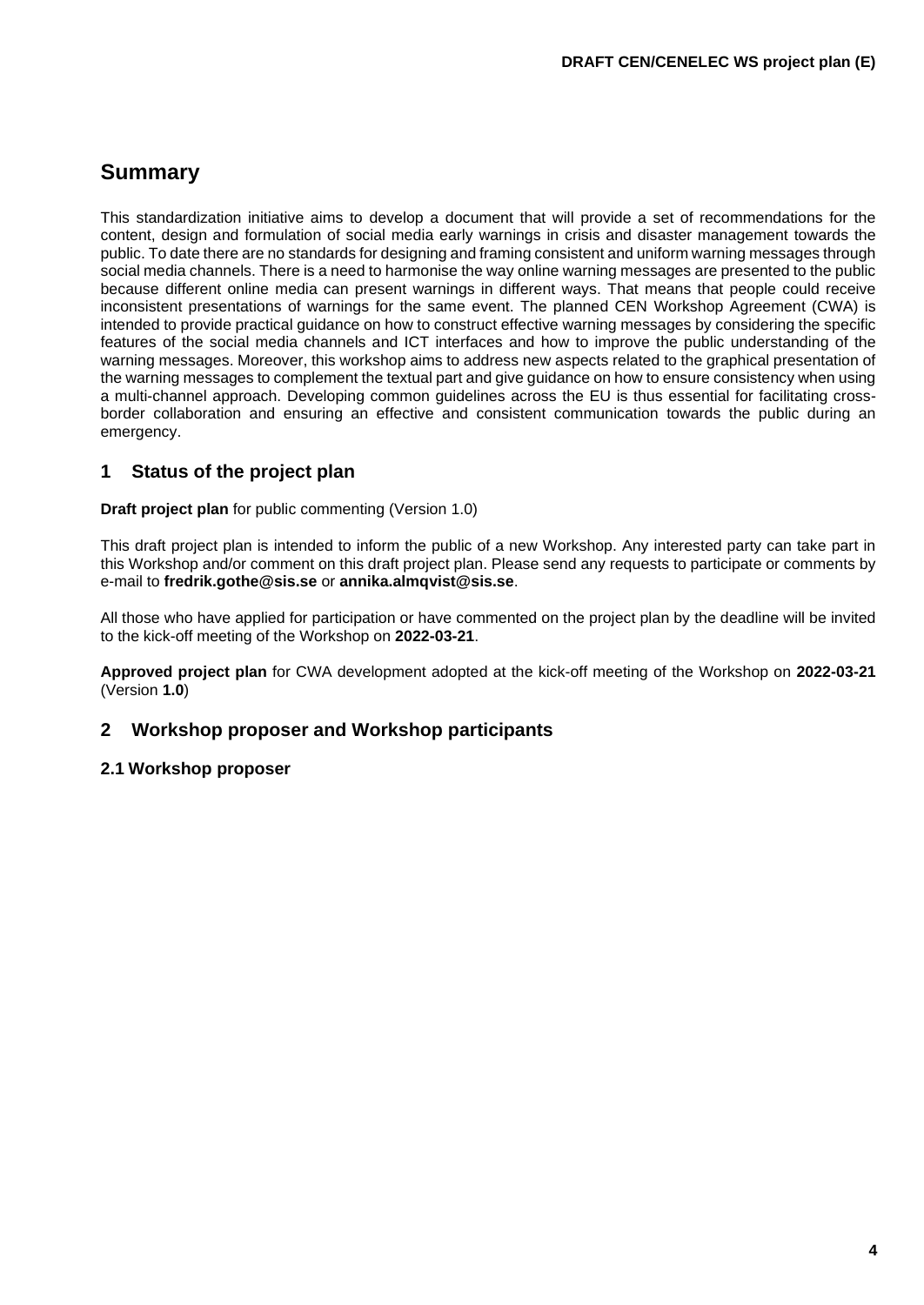| Person or organisation                                                           | Short description and interest in the subject                                                                                                                                                                                                                                                                                                                                                                                                                                                                                                                                                                                                                                                                                                                                                                                                                                                                                                                                                                                                                                                                                                                                                                                                                                                                                                                                                                                                                                                                                                                                                               |
|----------------------------------------------------------------------------------|-------------------------------------------------------------------------------------------------------------------------------------------------------------------------------------------------------------------------------------------------------------------------------------------------------------------------------------------------------------------------------------------------------------------------------------------------------------------------------------------------------------------------------------------------------------------------------------------------------------------------------------------------------------------------------------------------------------------------------------------------------------------------------------------------------------------------------------------------------------------------------------------------------------------------------------------------------------------------------------------------------------------------------------------------------------------------------------------------------------------------------------------------------------------------------------------------------------------------------------------------------------------------------------------------------------------------------------------------------------------------------------------------------------------------------------------------------------------------------------------------------------------------------------------------------------------------------------------------------------|
| Alessia Golfetti<br>Deep Blue s.r.l.<br>Rome, Italy<br>alessia.golfetti@dblue.it | Deep Blue (DBL) is a research and consultancy Italian<br>SME, specialised in human factor, safety, security,<br>validation and scientific dissemination. Its main goal is<br>to optimise the relationship between people and their<br>activities, considering human needs, abilities and<br>limitations. The company operates in contexts with<br>high safety, security and resilience requirements, such<br>as Transport, Healthcare and Energy. DBL has a<br>significant experience in participation to European<br>collaborative projects under the FP7 and H2020,<br>ERASMUS+, LIFE, SESAR programmes in different<br>including project coordination,<br>roles,<br>and<br>the<br>coordination of validation and dissemination activities.<br>Over the last ten years DBL has participated in several<br>EU projects in the area of resilience, crisis<br>management and public space protection. DBL<br>supported the design and development of human<br>centred mitigation measures (e.g., emergency<br>communication guidelines, tools, templates, training<br>materials) for improving the response of crisis and<br>emergency response managers, public authorities and<br>first responders during the different phases of an<br>emergency.<br>With the participation in this CWA, DBL wants to<br>enlarge its expertise and know-how in the area of crisis<br>communication towards the public, supporting the<br>preparedness and response of first responders, public<br>safety agencies and emergency teams during an<br>emergency. The results will also feed into scientific<br>publications. |
|                                                                                  | Alessia Golfetti is a senior Human Factors consultant<br>Deep Blue s.r.l., with a background in<br>at<br>Communication and Marketing Psychology. She has<br>been involved in a variety of projects in the area of<br>Factors and Emergency Management,<br>Human<br>studying the integration of humans and technology in<br>complex systems. These projects were funded by the<br>EU commission under the framework programme<br>Horizon 2020. Most of the projects were focused on:<br>1) training and education activities; 2) development of<br>supporting tools for different types of professionals in<br>safety critical domains (e.g., transportation, mass<br>gatherings, transport hubs, etc.); 3) validation<br>activities. Over the last five years she has analysed the<br>role played by socio-cultural factors on crowd<br>behaviours when managing safety and security issues<br>related to emergencies in different safety critical<br>contexts (e.g., public transport hubs, large events).<br>Moreover, within the EU Let's Crowd project, she was<br>responsible for the design and development of a set of<br>communication<br>guidelines for supporting<br>law<br>enforcement agencies and first responders in                                                                                                                                                                                                                                                                                                                                                                          |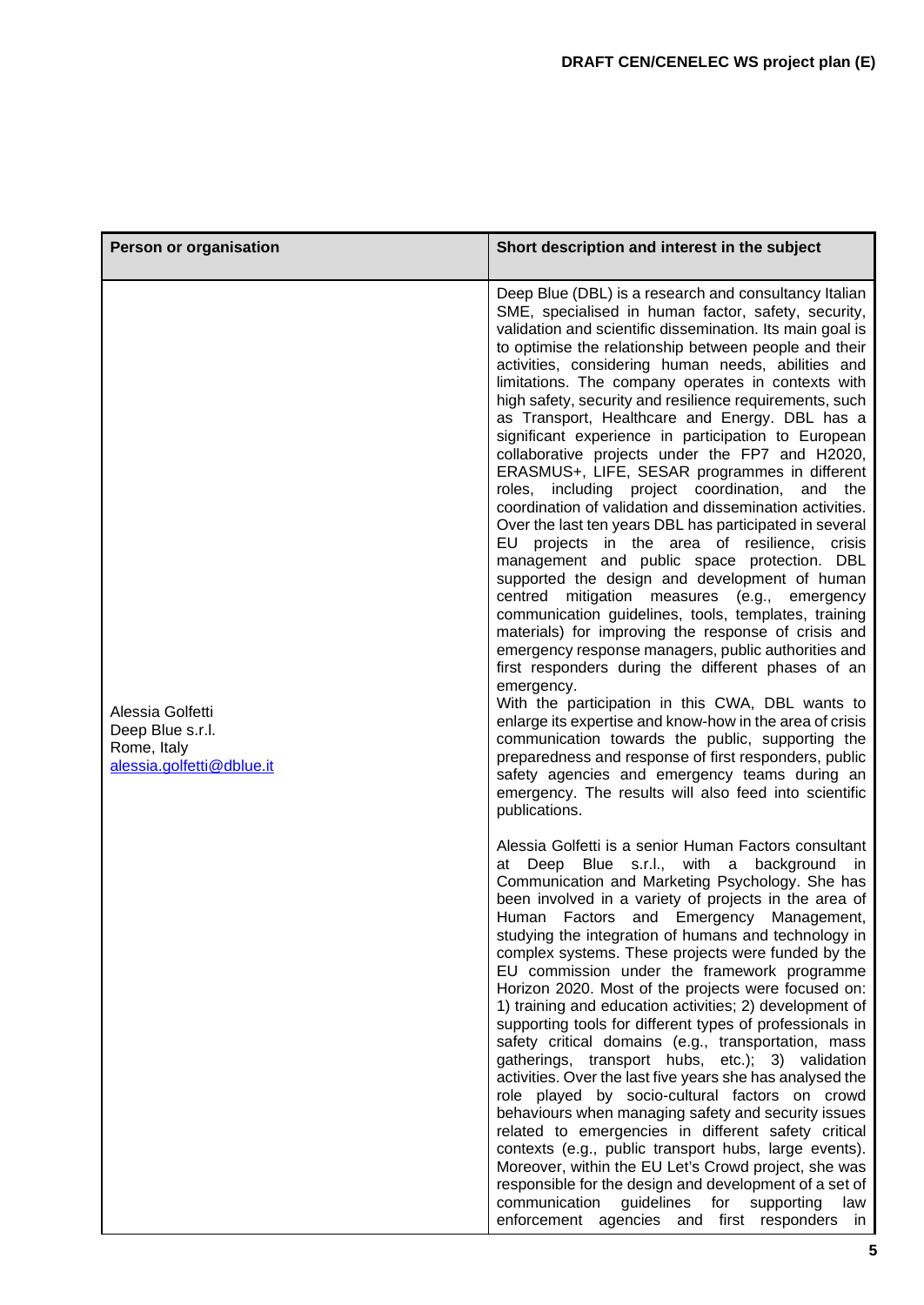|  | communicating with multicultural crowds during mass<br>gathering events. |
|--|--------------------------------------------------------------------------|
|--|--------------------------------------------------------------------------|

## <span id="page-4-0"></span>**2.2 Other potential participants**

This CWA will be developed in a Workshop (temporary body) that is open to any interested party. The participation of other experts would be helpful and is desired. It is recommended that:

- − Research institutions in the area of disaster and emergency management
- − End users (civil protection, fire fighters, law enforcement agencies, emergency teams) public authorities and crisis communication experts in charge of the communication with the public
- − Social media experts
- − Participants in related research projects related to crisis communication and disaster management

take part in the development of this CWA.

#### <span id="page-4-1"></span>**2.3 Participants at the kick-off meeting**

The following persons or organisations already signed up to the kick-off meeting prior to the publication of the draft project plan.

| <b>Person</b>                       | Organisation                                                                                                           |
|-------------------------------------|------------------------------------------------------------------------------------------------------------------------|
| Workshop proposer: Alessia Golfetti | Deep Blue, Italy (Research and consultancy company,<br>SME)                                                            |
| Andrea Capaccioli                   | Deep Blue, Italy (Research and consultancy company,<br>SME)                                                            |
| Sascha Düerkop                      | Fraunhofer INT, Germany (Research institution)                                                                         |
| Janny Nijsingh                      | Region<br>ljseselland -<br>Veiligheidseregio<br>Safety<br>Ijsselland, Netherlands (End user)                           |
| Coen Vaarkamp                       | Region<br>ljseselland<br>Veiligheidseregio<br>Safety<br>$\overline{\phantom{m}}$<br>Ijsselland, Netherlands (End user) |
| Marcello Marzoli                    | Ministry of Interior, Italy (Public authority, end user)                                                               |
| Gianni Fresu                        | Ministry of Interior, Italy (Public authority, end user)                                                               |
| Natascia Erriu                      | Ministry of Interior, Italy (Public authority, end user)                                                               |
| Luís Miguel Carvalho                | UMLDBQ/CINAMI, Portugal (Public authority, end<br>user)                                                                |
| <b>Wilson Antunes</b>               | UMLDBQ/CINAMIL, Portugal (Public authority, end<br>user)                                                               |
| Júlio Gouveia-Carvalho              | UMLDBQ/CINAMIL, Portugal (Public authority, end<br>user)                                                               |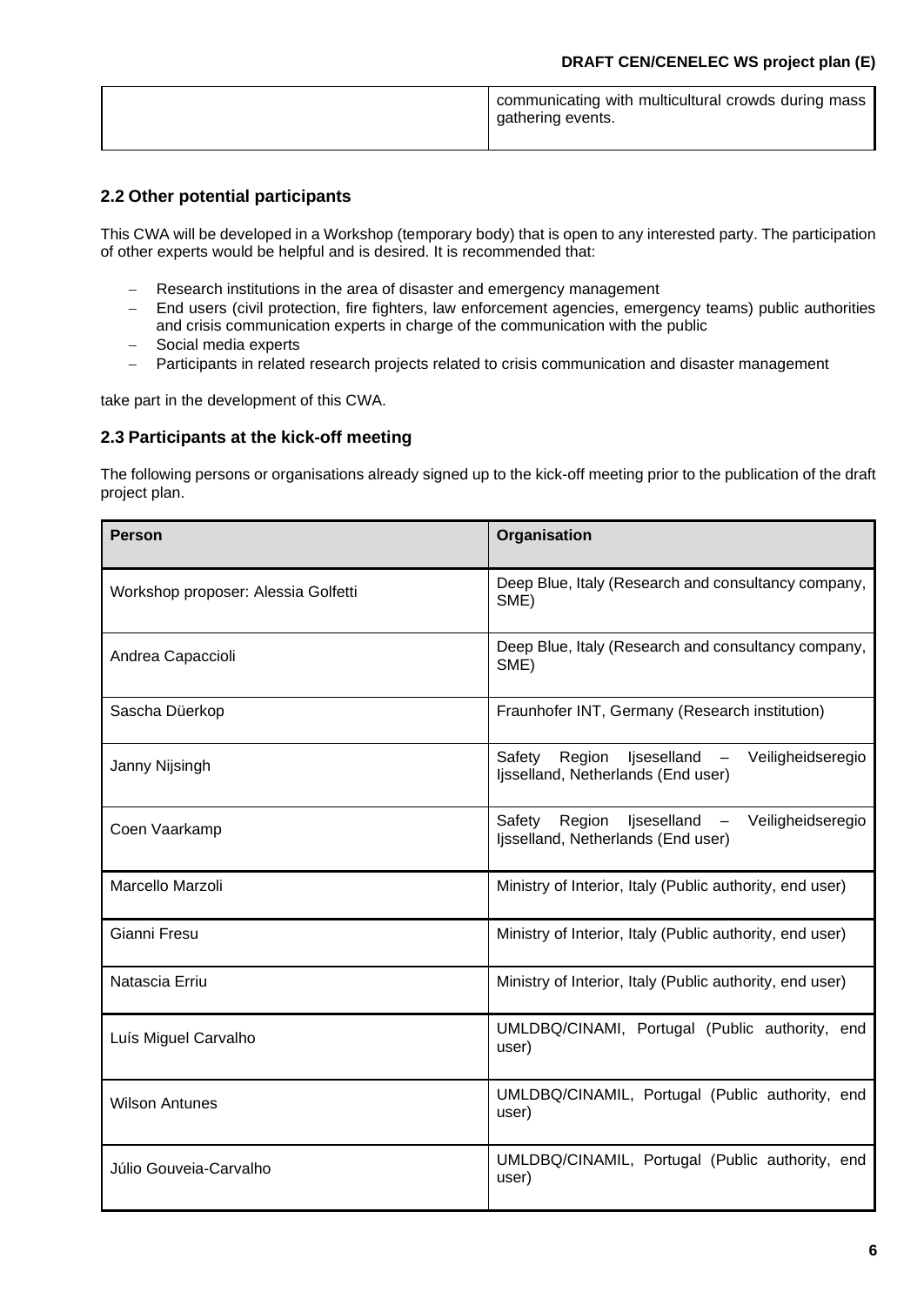| Almavist |  |  | Workshop secretariat: Fredrik Göthe and Annika   Workshop secretariat: Swedish Institute for Standards |
|----------|--|--|--------------------------------------------------------------------------------------------------------|
|          |  |  |                                                                                                        |

## <span id="page-5-0"></span>**2.4 Registered Workshop participants**

The following persons or organisations have registered as Workshop participants at the kick-off meeting and will actively participate in the development of the CWA.

| Person               | Organisation         |
|----------------------|----------------------|
| Workshop Chair       | Workshop Chair       |
| Workshop Vice-Chair  | Workshop Vice-Chair  |
|                      |                      |
|                      |                      |
| Workshop secretariat | Workshop secretariat |

## <span id="page-5-1"></span>**3 Workshop objectives and scope**

## <span id="page-5-2"></span>**3.1 Background**

Each EU country has unique processes and procedures for crisis management and disaster response. In the case of cross-border crises, these different approaches may cause confusion or conflict among first responders and civil protection bodies. Developing a common language and standardising procedures and interfaces across the EU is thus essential for facilitating cross-border collaboration, thereby helping to protect assets and save lives.

The EU-funded research project STRATEGY (https://strategy-project.eu/) has systematically identified and prioritised gaps in European standardisation in crisis and disaster management and has compared them to the needs of end users and to available opportunities across a broad spectrum of disaster management activities.

The proposed workshop has resulted from the STRATEGY project and will address different aspects related to the content and design of warning messages by using social-media channels and ICT interfaces (e.g., webpages) to convey consistent and coherent information to the public.

With a growing number of the public using social media, there has been increasing interest in their use during crisis and disasters. Therefore, emergency services within the EU and beyond have started incorporating social media in their communication plans to actively disseminate alerts and warnings not only via ICT interfaces, but also via social networking platform (e.g., Twitter and Facebook). During an emergency people have the tendency to consult others and seek confirmation that emergencies are real. This is in line with the natural predisposition of people to believe a situation is normal for as long as possible, and so behave as usual for as long as possible. Thus, to increase the responsiveness and to motivate appropriate and timely public protective actions the alert messages should be issued in a clear, uniform, and consistent way. To avoid confusion, all delivery channels should disseminate the same information and be consistent in terms of design, were possible, so that users do not become more confused as they see different messages or information presented in different ways.

This workshop aims to further specify some clauses of the ISO 22329 Security and resilience – Emergency management – Guidelines for the use of social media in emergencies (e.g., clauses 4.2.4 and 6.3) by providing practical guidance on how to construct effective warning messages by considering the specific features of the social media channels and ICT interfaces, how to improve the public understanding of the warning messages and address the socio-cultural aspects (e.g., language barriers). The workshop wants to improve the effectiveness of the style of the social media warnings messages without addressing the content that should be delivered (what), because this is already mentioned in ISO 22322, but it will provide guidelines on "how" to craft clear, consistent,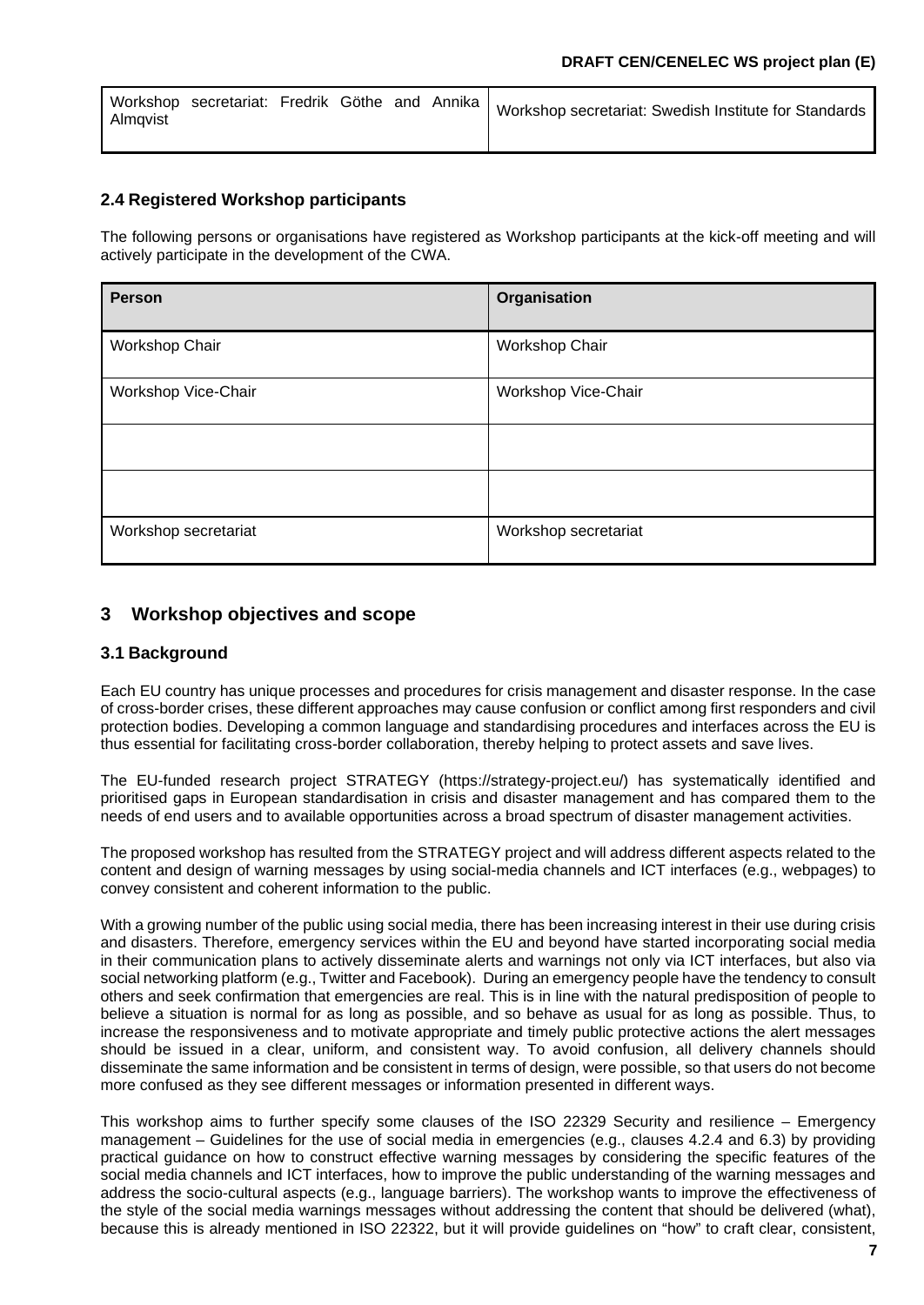#### **DRAFT CEN/CENELEC WS project plan (E)**

and specific alerting and notification warning messages using social media platforms. Moreover, this workshop aims to address new aspects related to the graphical presentation of the warning messages to complement the textual part and give guidance on how to ensure consistency when using a multi-channel approach. Currently no market solutions are addressing the proposed topic for this workshop.

## <span id="page-6-0"></span>**3.2 Scope**

The scope of the proposed CWA is to provide recommendations for the content, design and formulation of social media early warnings in crisis and disaster management towards the public. It provides guidelines for the adaption of early warnings to social media platforms and ICT tools, ensuring that the content and design of messages while using a multi-channels approach remains consistent within the same event and from event to event in order to improve people's understanding and response to warning messages during an emergency.

This document is applicable to all actors in crisis and disaster management that seek to disseminate warnings, call-to-actions or information to the general public by the use of social media. The planned Workshop does not apply to the communication and exchange of information between organisations involved in the emergency management (e.g., first responders, public authorities, municipalities, etc.) and it does not pre-define early warning messages or provide a readily done design for such messages.

## <span id="page-6-1"></span>**3.3 Related activities**

The subject of the planned CWA is not at present the subject of a standard. However, there are committees, standards and/or other technical specifications that deal with related subjects and thus need to be taken into account - and involved, where necessary - during this Workshop:

Relevant standards and CWAs:

- − ISO 22329 Security and resilience Emergency management Guidelines for the use of social media in emergencies
- − ISO 22322 Societal Security Emergency Management Guidelines for Public Warning
- − ISO 22324:2015 SOCIETAL SECURITY EMERGENCY MANAGEMENT GUIDELINES FOR COLOUR-CODED ALERTS
- − ISO 3864-1:2011 GRAPHICAL SYMBOLS
- − ISO 3864-2:2016 GRAPHICAL SYMBOLS
- − CWA 15931-1, Disaster and emergency management Shared situation awareness Part 1: Message structure

Related technical committees:

- − CEN/TC 391 Societal and citizen security
- − CEN/CENELEC Sector forum on security

## <span id="page-6-2"></span>**4 Workshop programme**

#### <span id="page-6-3"></span>**4.1 General**

The kick-off meeting is planned to take place on 2022.03.21 virtually via web conference. Due to the travel restrictions related to Covid-19, all meetings are intended to be made online. If a physical meeting will be set up, the possibility of online participation will be granted.

A draft for public commenting will be published for 30 days.

A total of 8 Workshops meetings (1 Kick off meeting and 7 regular workshop meetings) via web conference will be held, during which the content of the CWA will be presented, discussed and approved.

The CWA will be drawn up in **English** (language of meetings, minutes, etc.). The CWA will be written in **English.**

The estimated duration of this workshop is 15 months (after the kick-off meeting).

#### <span id="page-6-4"></span>**4.2 Workshop schedule**

The following project schedule is for orientation only and is to be modified as the Workshop progresses.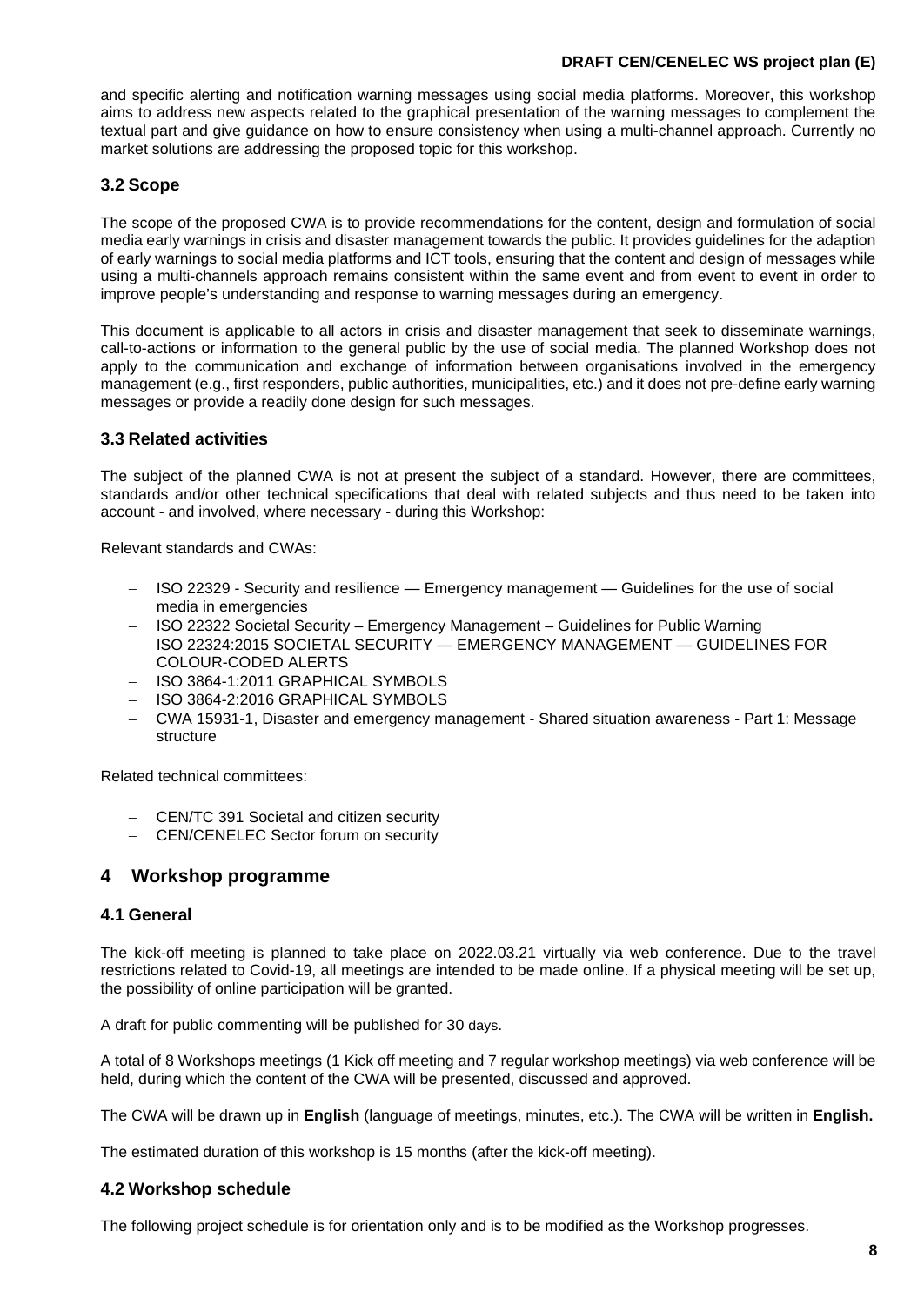## **Table 1: Workshop schedule (preliminary)**

| <b>CEN/CENELEC</b><br>Workshop                                       | <b>M01</b>               | <b>M02</b>              | <b>M03</b>      | <b>M04</b>       | <b>M05</b>           | <b>M06</b>        | <b>M07</b>                                       | <b>M08</b>   | <b>M09</b>   | <b>M10</b>            | M11                      |
|----------------------------------------------------------------------|--------------------------|-------------------------|-----------------|------------------|----------------------|-------------------|--------------------------------------------------|--------------|--------------|-----------------------|--------------------------|
| <b>Calendar month</b>                                                | <b>Novembe</b><br>r 2021 | <b>December</b><br>2021 | January<br>2022 | February<br>2022 | <b>March</b><br>2022 | <b>April 2022</b> | <b>May</b><br>2022                               | June<br>2022 | July<br>2022 | <b>August</b><br>2022 | <b>September</b><br>2022 |
| <b>Initiation</b>                                                    |                          |                         |                 |                  |                      |                   |                                                  |              |              |                       |                          |
| 1. Proposal form<br>submission and TC                                |                          |                         |                 |                  |                      |                   |                                                  |              |              |                       |                          |
| 2. Project plan<br>development                                       |                          |                         |                 |                  |                      |                   |                                                  |              |              |                       |                          |
| 3. Open commenting<br>period on draft<br>project plan<br>(mandatory) |                          |                         |                 |                  |                      |                   |                                                  |              |              |                       |                          |
| <b>Operation</b>                                                     |                          |                         |                 |                  |                      |                   |                                                  |              |              |                       |                          |
| 4. Kick-off meeting                                                  |                          |                         |                 |                  |                      |                   |                                                  |              |              |                       |                          |
| 5. CWA(s)<br>development                                             |                          |                         |                 |                  |                      |                   |                                                  |              |              |                       |                          |
| 6. Open commenting<br>period on CWA                                  |                          |                         |                 |                  |                      |                   |                                                  |              |              |                       |                          |
| 7. CWA(s) finalised<br>and approved by                               |                          |                         |                 |                  |                      |                   |                                                  |              |              |                       |                          |
| <b>Publication</b>                                                   |                          |                         |                 |                  |                      |                   |                                                  |              |              |                       |                          |
| 8. CWA(s)<br>publication                                             |                          |                         |                 |                  |                      |                   |                                                  |              |              |                       |                          |
| <b>Dissemination</b><br>(see 7)                                      |                          |                         |                 |                  |                      |                   |                                                  |              |              |                       |                          |
| <b>Milestones</b>                                                    |                          |                         |                 |                  | Κ                    | $\mathbf V$       | $\mathsf T$<br>$\mathsf T$<br>$\pmb{\mathsf{x}}$ |              | $\mathsf{V}$ |                       | $\mathbf{V}$             |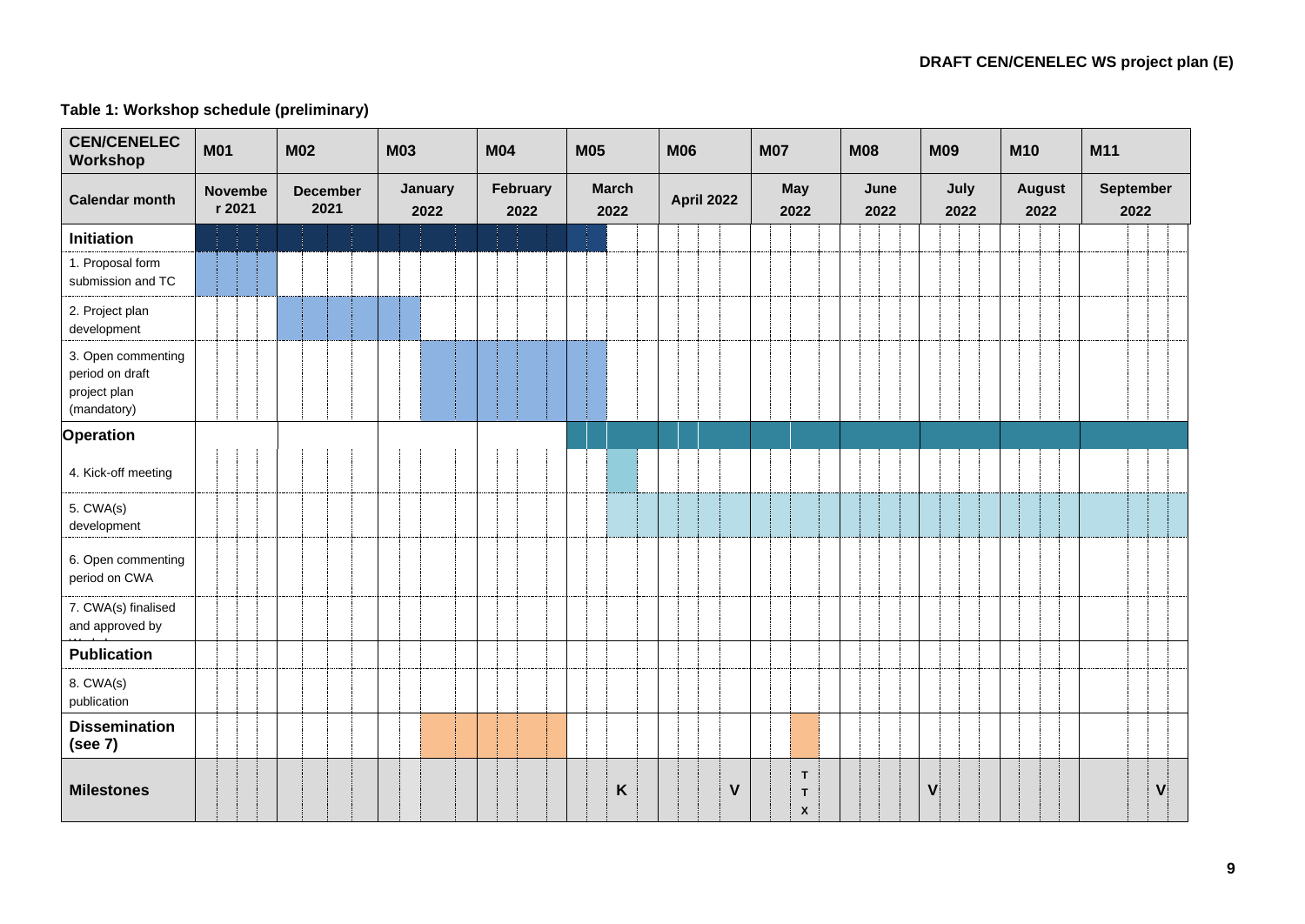| <b>CEN/CENELEC</b><br>Workshop         | M13                    | M14                     | M <sub>15</sub>         | M16             | <b>M17</b>       | M18                  | M <sub>19</sub>      | <b>M20</b>  | M21          | <b>M22</b>   | <b>M23</b>            |
|----------------------------------------|------------------------|-------------------------|-------------------------|-----------------|------------------|----------------------|----------------------|-------------|--------------|--------------|-----------------------|
| <b>Calendar month</b>                  | <b>October</b><br>2022 | <b>November</b><br>2022 | <b>December</b><br>2022 | January<br>2023 | February<br>2023 | <b>March</b><br>2023 | <b>April</b><br>2023 | May<br>2023 | June<br>2023 | July<br>2023 | <b>August</b><br>2023 |
| Operation                              |                        |                         |                         |                 |                  |                      |                      |             |              |              |                       |
| 5. CWA(s)<br>development               |                        |                         |                         |                 |                  |                      |                      |             |              |              |                       |
| 6. Open commenting<br>period on CWA    |                        |                         |                         |                 |                  |                      |                      |             |              |              |                       |
| 7. CWA(s) finalised<br>and approved by |                        |                         |                         |                 |                  |                      |                      |             |              |              |                       |
| <b>Publication</b>                     |                        |                         |                         |                 |                  |                      |                      |             |              |              |                       |
| 8. CWA(s)<br>publication               |                        |                         |                         |                 |                  |                      |                      |             |              |              |                       |
| <b>Dissemination</b><br>(see 7)        |                        |                         |                         |                 |                  |                      |                      |             |              |              |                       |
| <b>Milestones</b>                      |                        | $\mathsf{V}$            |                         | $\mathsf{V}$    |                  | V                    |                      | <b>FSX</b>  | $\mathbf v$  |              |                       |

**B** CEN/CENELEC BT meeting deciding on establishment of a CEN/CENELEC Workshop

**K** Kick-off

**V** Virtual Workshop meeting

TTX Table-Top Exercises

FSX Full Scale Exercise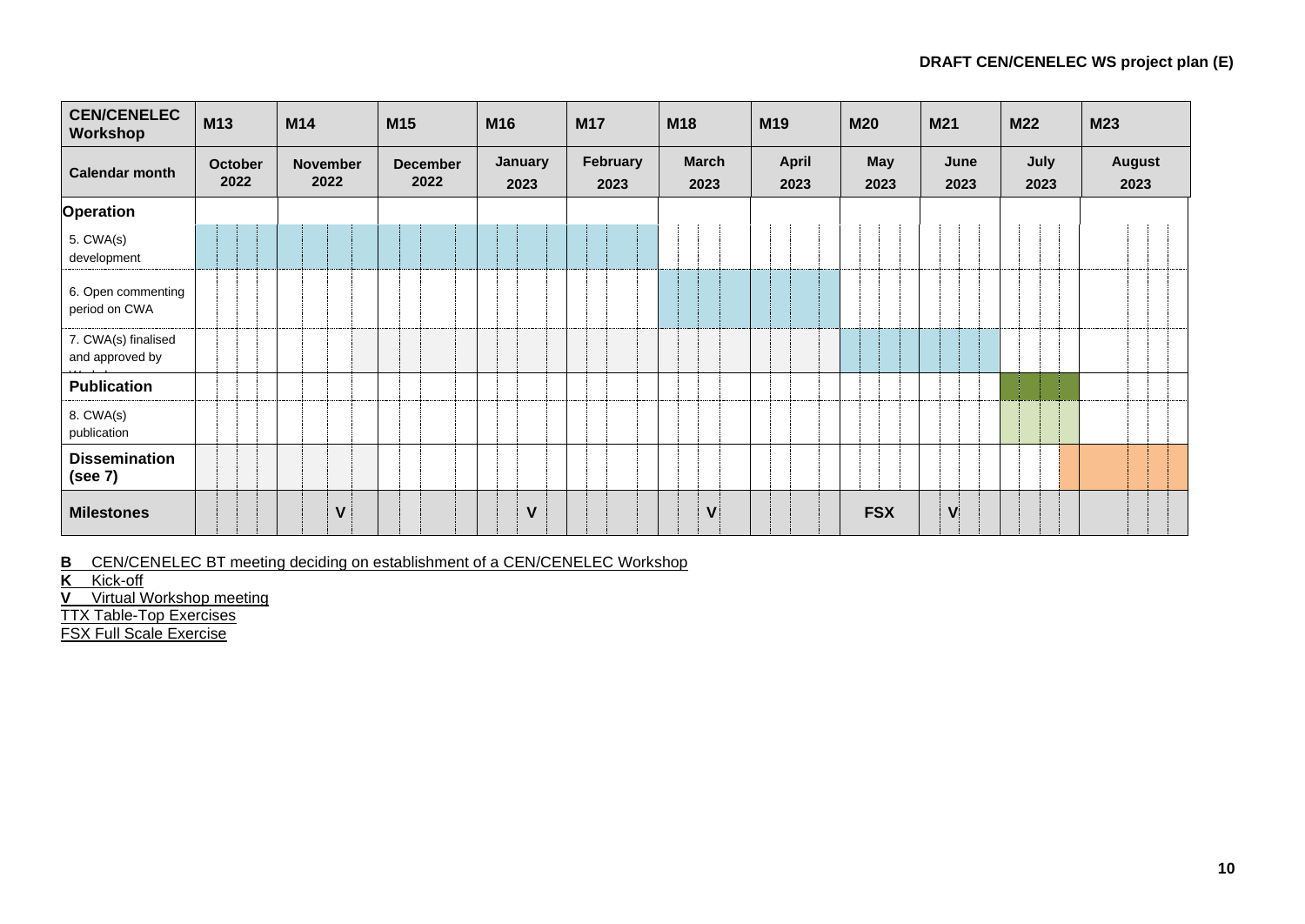## <span id="page-9-0"></span>**5 Resource planning**

The Secretariate of the CEN Workshop is financed by the European research project STRATEGY (Facilitating EU pre-Standardisation process Through streamlining and vAlidating inTeroperability in systems and procEdures involved in the crisis management cYcle). This project has received funding from the European Union's Horizon 2020 research and innovation programme under grant agreement No 883520. All costs related to the participation of interested parties in the Workshop's activities have to be borne by themselves. The copyright of the final CEN Workshop Agreement will be at CEN. The final document will include the following paragraph: "Results incorporated in this CEN Workshop Agreement received funding from the European Union's HORIZON 2020 research and innovation programme under grant agreement number 883520 (STRATEGY)"

## <span id="page-9-1"></span>**6 Workshop structure and rules of cooperation**

## <span id="page-9-2"></span>**6.1 Participation in the Workshop**

The Workshop will be constituted during the course of the kick-off meeting. By approving this project plan, the interested parties declare their willingness to participate in the Workshop and will be formally named as Workshop participants, with the associated rights and duties. Participants at the kick-off meeting who do not approve the project plan are not given the status of a Workshop participant and are thus excluded from further decisions made during the kick-off meeting and from any other decisions regarding the Workshop.

As a rule, the request to participate in the Workshop is closed once it is constituted. The current Workshop participants shall decide whether any additional members will be accepted or not.

Any new participant in the Workshop at a later date is decided on by the participants making up the Workshop at that time. It is particularly important to consider these aspects:

- a. expansion would be conducive to shortening the duration of the Workshop or to avoiding or averting an impending delay in the planned duration of the Workshop;
- b. the expansion would not result in the Workshop taking longer to complete;
- c. the new Workshop participant would not address any new or complementary issues beyond the scope defined and approved in the project plan;
- d. the new Workshop participant would bring complementary expertise into the Workshop in order to incorporate the latest scientific findings and state-of-the-art knowledge;
- e. the new Workshop participant would actively participate in the drafting of the manuscript by submitting concrete, not abstract, proposals and contributions;
- f. the new Workshop participant would ensure wider application of the CWA.

All Workshop participants who voted for the publication of the CWA or its draft will be named as authors in the European Foreword, including the organisations which they represent. All Workshop participants who voted against the publication of the CWA, or who have abstained, will not be named in the European Foreword.

## <span id="page-9-3"></span>**6.2 Workshop responsibilities**

The Workshop Chair is responsible for content management and any decision-making and voting procedures. The Workshop Chair is supported by the Workshop Vice-Chair and the responsible Workshop secretariat, whereby the Workshop secretariat will always remain neutral regarding the content of the CWA(s). Furthermore, the Workshop secretariat shall ensure that CEN-CENELEC's rules of procedure, rules of presentation, and the principles governing the publication of CWA(s) have been observed. Should a Workshop Chair no longer be able to carry out her/his duties, the Workshop secretariat shall initiate the election of a new Workshop Chair. The list below covers the main tasks of the Workshop Chair. It is not intended to be exhaustive.

- Content related contact point for the Workshop
- − Presides at Workshop meetings
- Ensures that the development of the CWA respects the principles and content of the adopted project plan
- Manages the consensus building process, decides when the Workshop participants have reached agreement on the final CWA, on the basis of the comments received
- Ensures due information exchange with the Workshop secretariat
- Represents the Workshop and its results to exterior

The Workshop secretariat, provided by a CEN/CENELEC national member, is responsible for organising and leading the kick-off meeting, in consultation with the Workshop proposer. Further Workshop meetings and/or web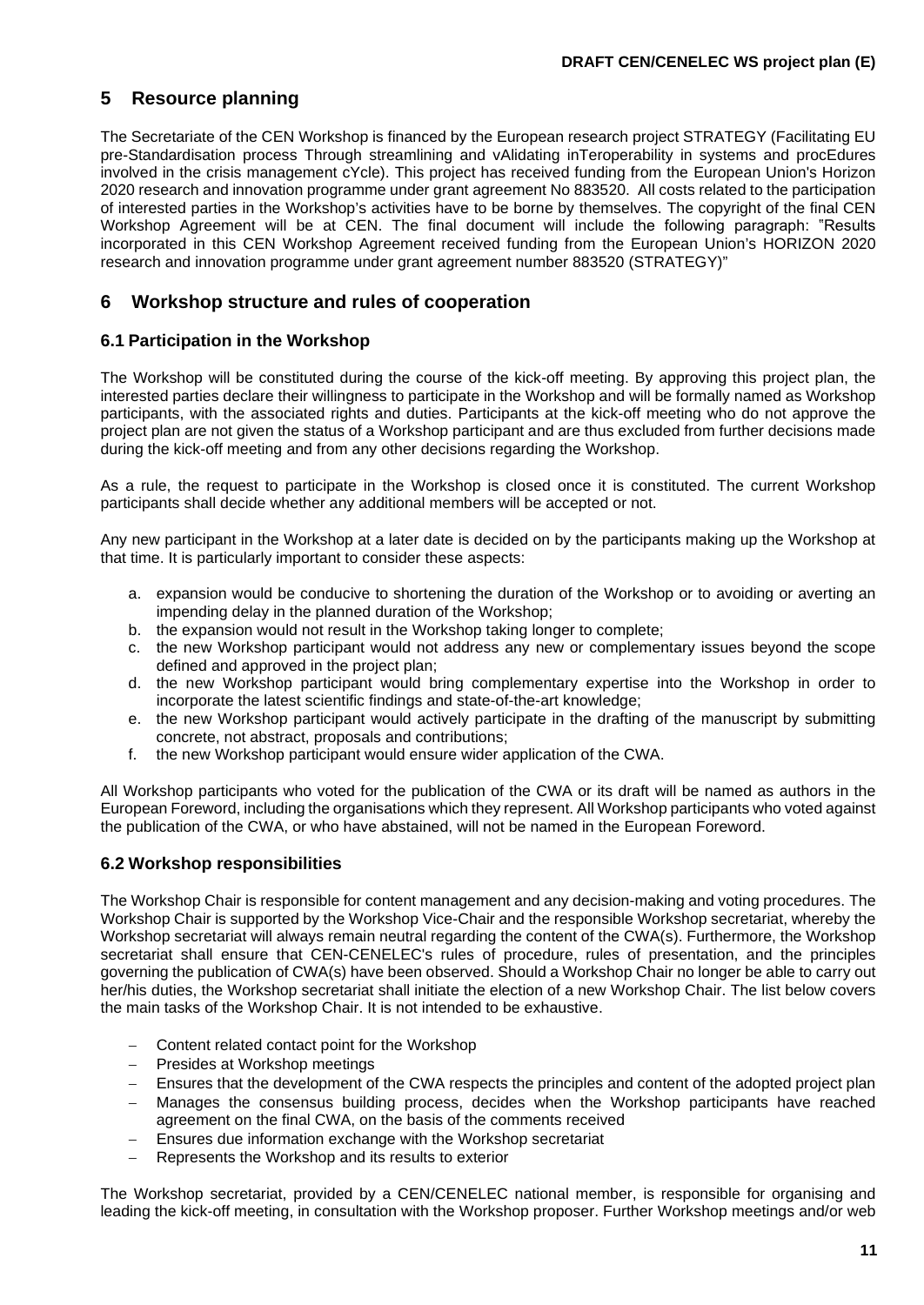#### **DRAFT CEN/CENELEC WS project plan (E)**

conferences shall be organised by the Workshop secretariat in consultation with the Workshop Chair. The list below covers the main tasks of the Workshop secretariat. It is not intended to be exhaustive.

- − Administrative and organisational contact point for the Workshop
- Ensures that the development of the CWA respects the principles and content of the adopted project plan and of the requirements of the CEN-CENELEC Guide 29
- Formally registers Workshop participants and maintains record of participating organisations and individuals
- <span id="page-10-2"></span>− Offers infrastructure and manage documents and their distribution through an electronic platform
- − Prepares agenda and distribute information on meetings and meeting minutes as well as follow-up actions of the Workshop
- − Initiates and manage CWA approval process upon decision by the Workshop Chair
- − Interface with CEN-CENELEC Management Centre (CCMC) and Workshop Chair regarding strategic directions, problems arising, and external relationships
- − Advises on CEN-CENELEC rules and bring any major problems encountered (if any) in the development of the CWA to the attention of CEN-CENELEC Management Centre (CCMC)
- − Administrates the connection with relevant CEN or CENELEC/TCs

#### <span id="page-10-0"></span>**6.3 Decision making process**

Each Workshop participant is entitled to vote and has one vote. If an organisation sends several experts to the Workshop, that organisation has only one vote, regardless of how many Workshop participants it sends. Transferring voting rights to other Workshop participants is not permitted. During voting procedures, decisions are passed by simple majority; abstentions do not count.

If Workshop participants cannot be present in the meetings when the CWA or its draft is adopted, an alternative means of including them in the voting procedure shall be used.

## <span id="page-10-1"></span>**7 Dissemination and participation strategy**

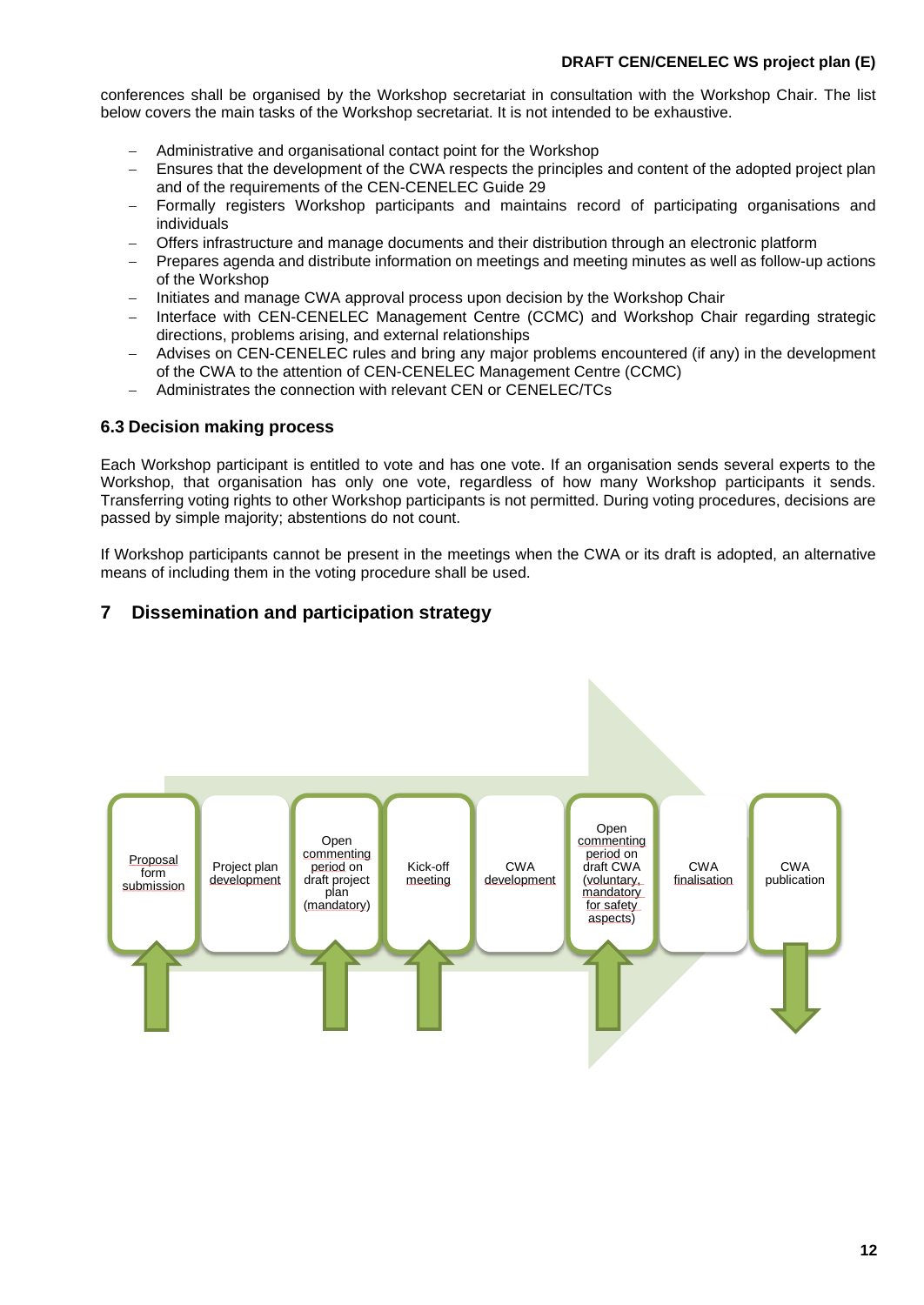

#### **Proposal form submission**

The Workshop proposal will be disseminated to the following relevant stakeholders and bodies for consultation:

- − CEN CENELEC Management Centre (CCMC)
- − CEN/TC 391 Societal and citizen security
- CEN/CENELEC Sector forum on security

#### **Open commenting period on draft project plan**

The project plan will be disseminated to the following relevant stakeholders and bodies for commenting:

- − CEN CENELEC Management Centre (CCMC)
- − CEN/TC 391 Societal and citizen security
- CEN/CENELEC Sector forum on security

In addition to the CCMC website, the project plan and the date of the kick-off meeting will be advertised on the STRATEGY project [website](http://strategy-project.eu/) to raise awareness. Interested parties are requested to contribute either through commenting of the project plan (short term) or through Workshop participation (long term).

#### **Open commenting period on draft CWA**

The draft CWA will be disseminated to the following relevant stakeholders and bodies for commenting:

- − CEN CENELEC Management Centre (CCMC)
- − CEN/TC 391 Societal and citizen security
- − CEN/CENELEC Sector forum on security

In addition to the CCMC website, the draft CWA will be advertised on the STRATEGY project [website](http://strategy-project.eu/) to raise awareness. Interested parties are requested to contribute through commenting of the draft CWA (short term).

#### **CWA publication**

The CEN/CENELEC national members notify CCMC on whether and how they will make the CWA available in their country.

The final CWA will be disseminated to the following relevant stakeholders and bodies:

- − CEN CENELEC Management Centre (CCMC)
- − CEN/TC 391 Societal and citizen security
- Sector forum on security

In addition to the CCMC website, the final CWA will be advertised on Strategy website and social media.

## <span id="page-11-0"></span>**8 Contacts**

− Workshop proposer

Name: Alessia Golfetti Organisation: Deep Blue s.r.l. Postal address: Via Manin 53, 00185 Rome RM (Italy) Email: [alessia.golfetti@dblue.it](mailto:alessia.golfetti@dblue.it) Phone: +39 3200467605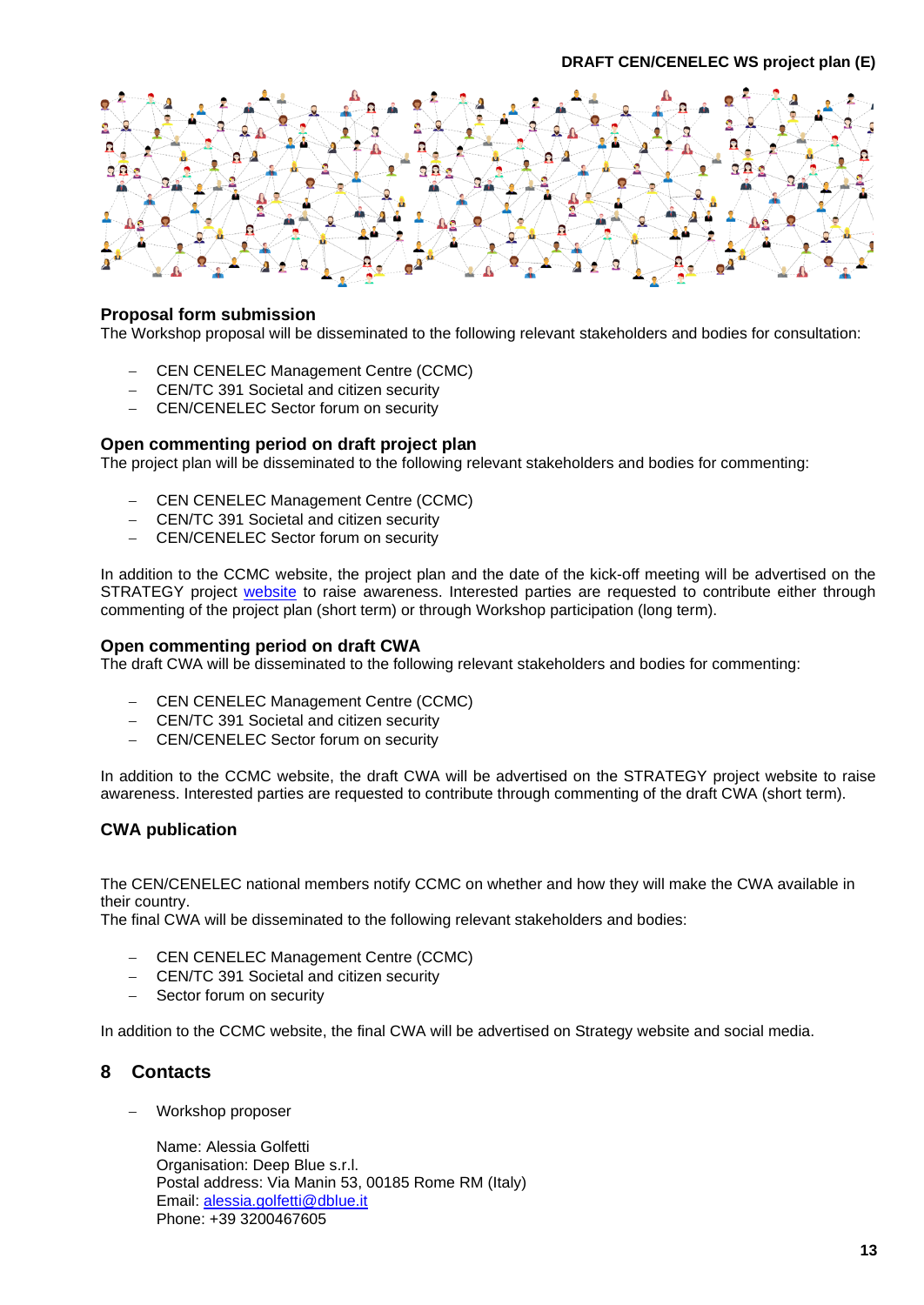Webpage:<https://dblue.it/>

− Workshop Secretariat:

Name: Fredrik Göthe and Annika Almqvist Organization: Swedish Institute for Standards (SIS) Postal address: Solnavägen 1E/Torsplan, 11365 Stockholm Email: [fredrik.gothe@sis.se](mailto:fredrik.gothe@sis.se) and [annika.almqvist@sis.se](mailto:annika.almqvist@sis.se) Phone: +46 705208755 and +46 769472303 Webpage: www.sis.se

− CEN-CENELEC Management Centre

Name: Christina Thorngreen Organization: CEN/CENELEC Management Centre (CCMC) Postal address: Rue de la Science 23 B - 1040 Brussels, Belgium Email: [cthorngreen@cencenelec.eu](mailto:cthorngreen@cencenelec.eu) Phone: Tel: +32 2 550 09 10 Webpage:<https://www.cencenelec.eu/about-cen/>